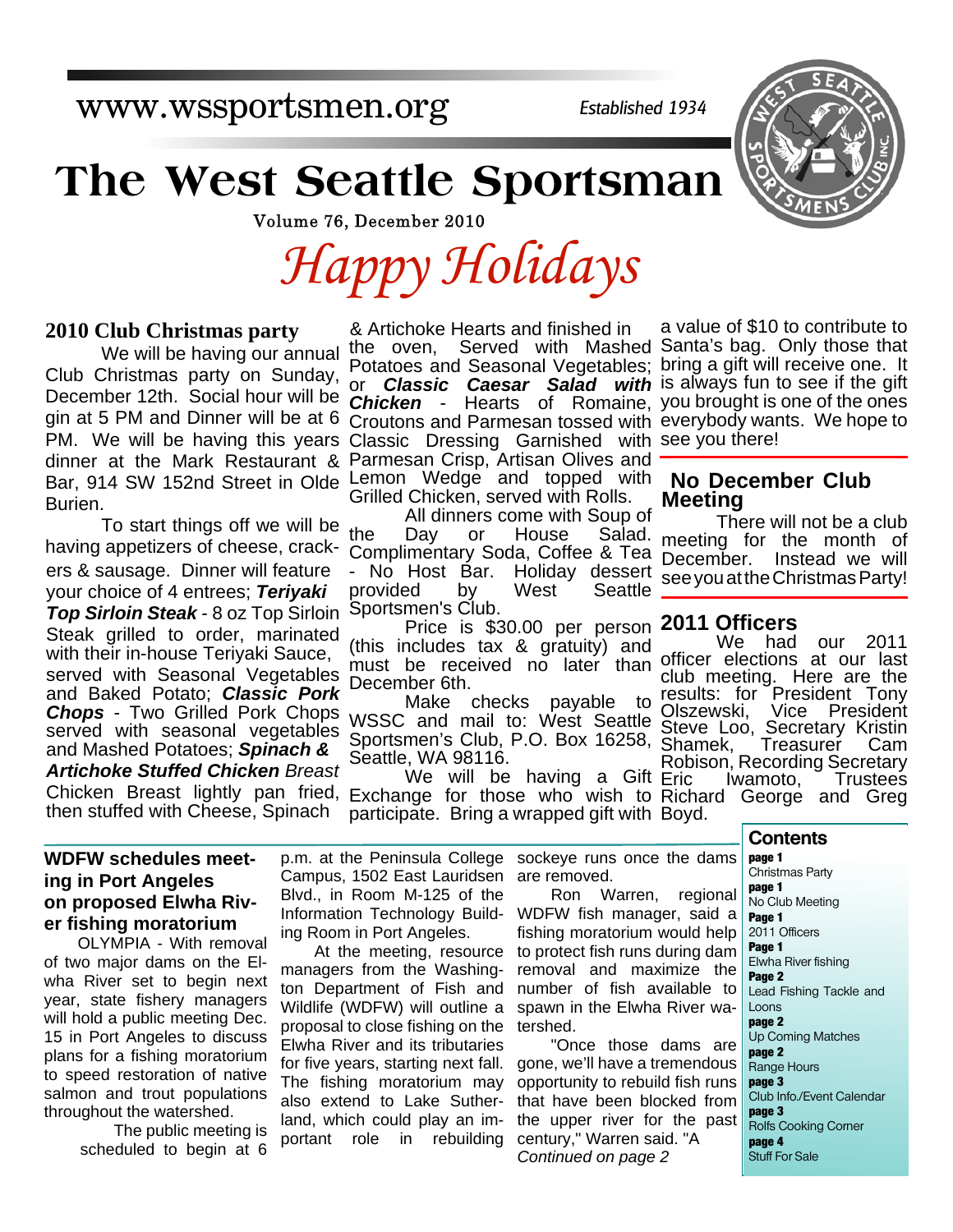#### *Elwha River from Page 1*

fishing moratorium would support that goal, but we want to talk to area residents before we formally propose a plan to the commission."

The Washington Fish and Wildlife Commission, which sets policy for WDFW, will hold a public hearing on the proposed fishing moratorium at its Jan. 7-8 meeting in Olympia. The commission will consider adoption of the proposal at a meeting scheduled Feb. 4-5. Agendas for both meetings will be available on the commission's website at at a method of the set of the set of the set of the set of the set of the set of the set of the set of the set of the set of the set of the set of the set of the set of the set of the set of the set of the set o http://wdfw.wa.gov/commission/meeti ngs/2010/

Written comments on the proposal will be accepted through Dec. 31. Comments may be submitted to WD-FW Rules Coordinator Lori Preuss at Lori.Preuss@dfw.wa.gov or 600 Capitol Way N., Olympia, WA 98501.

The National Park Service, which manages Olympic National Park, and the Lower Elwha Klallam Tribe have already endorsed a five-year fishing moratorium for the fisheries they manage in the watershed.

The first fishing closures on the Elwha River are scheduled for next November, when demolition crews begin removing the 108-foot Elwha Dam and the 210-foot Glines Canyon Dam from the river. Scheduled for completion in 2014, that project - the largest dam removal in U.S. history will open up more than 70 miles of spawning and rearing habitat to salmon and trout upriver from the lower dam's current location.

The Elwha River is one of the only rivers in the Pacific Northwest to contain all five species of Pacific salmon, as well as steelhead, cutthroat and bull trout. However, the average number of fish returning to the water-

shed has declined to about 3,000 less than 1 percent of the 392,000 observed annually in the early part of the 20th century.

"All fishery managers involved in this project are committed to restoring native fish runs to historic levels," Warren said. "In the near term, that means getting as many fish upriver to spawn as possible."

#### **Commission to consider restricting the use of lead fishing tackle on lakes with loons**

OLYMPIA - The Washington Fish and Wildlife Commission is scheduled to consider restrictions on the use of lead fishing tackle at 13 lakes with nesting loons during a meeting scheduled Dec. 2-4 in Olympia.

In addition, the commission will hold public hearings on changes to Puget Sound crab fishing regulations, management alternatives for bottomfish in Catch Area 4B (western Strait of Juan de Fuca), and several other proposed changes to sportfishing rules in Washington.

The commission, a nine-member citizen panel appointed by the governor to set policy for the Washington Department of Fish and Wildlife (WDFW), will convene Dec. 2 at 2 p.m. in Room 175 of the Natural Resources Building, 1111 Washington St. S.E. On Dec. 3-4, the commission will meet in Room 172 of the Natural Resources Building. The meeting is scheduled to begin at 8:30 a.m. on Dec. 3 and at 8 a.m. on Dec. 4.

On the third day of the three-day meeting, the commission is scheduled to consider restricting the use of certain lead fishing tackle at lakes with nesting loons.

The commission held a public hearing on the issue in October, when it reviewed the findings of a WDFW advisory group established to assess scientific studies on risks posed to loons that ingest lead fishing tackle and recommend ways to minimize those risks.

The 13 lakes where loons breed in Washington include Ferry, Long and Swan lakes in Ferry County; Calligan and Hancock lakes in King County; Bonaparte, Blue and Lost lakes in Okanogan County; Big Meadow, South Skookum and Yocum lakes in Pend Oreille County; Pierre Lake in Stevens County; and Hozomeen Lake in Whatcom County.

Additional information on loons and lead tackle is available on WDFW's website and a structure at a structure  $\alpha$ 

#### http://wdfw.wa.gov/conservation/loons/ .

Also during the December meeting, the commission is scheduled to hold a public hearing on proposed changes to regulations for Puget Sound crab fisheries. Those changes reflect a new policy recently adopted by the commission that expands sportfishing opportunities for Dungeness crab in Puget Sound.

The commission also is scheduled to hold public hearings on:

- ∙ Management alternatives for bottomfish in Catch Area 4B (western Strait of Juan de Fuca), which are available on the department's website at a structure at a structure  $\alpha$ http://wdfw.wa.gov/conservation/fis heries/marinearea4/ .
- ∙ Proposed changes in state fishing rules on a variety of issues ranging from Columbia River smelt (eulachon) seasons to Free Fishing Weekend. The proposals are available online at http://wdfw.wa.gov/fishing/regulatio ns/rule\_proposals/ .
- ∙ Updates to the lower Columbia River white sturgeon management policy.

**Range Hours and Activity** Monday - Small Bore - 6 PM, Tuesday - Pistol League, - 6:30 PM Wednesday - Juniors - Call Fred Burr at

Cost: Adult members \$2.00, non- mem-

206-935-4883 for information.

bers \$4.00, Juniors \$1.00.

*Continued on page 4*

#### **Up coming Small bore & Air Matches**

Dec 4 Olympia JOARC (West) Dec 11 West Seattle Standard and Air Pistol

*More matches being announced soon*

Volume 76, December 2010

**2** www.wssportsmen.org The West Seattle Sportsman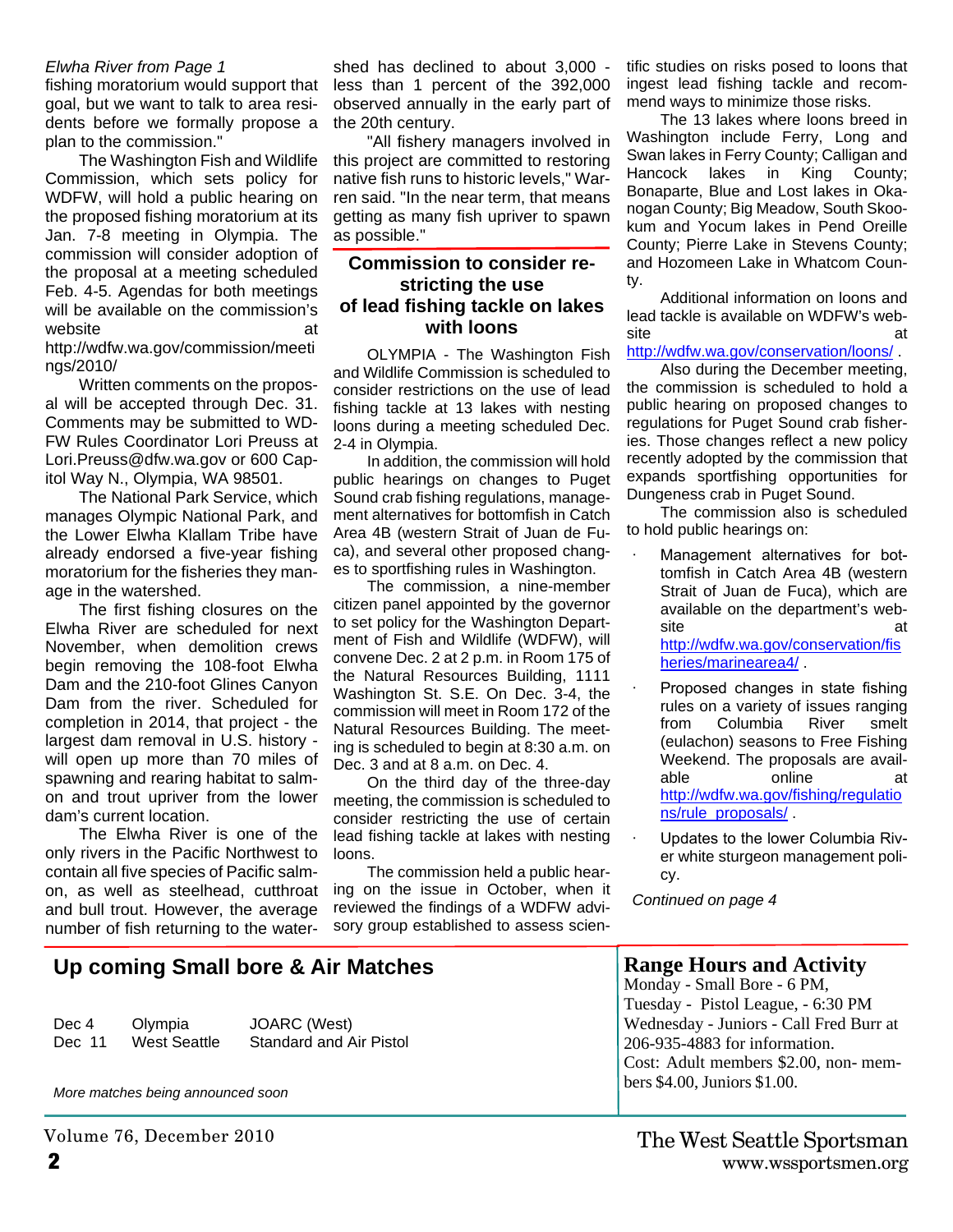#### **The West Seattle Sportsmen's Club Sponsors of the Roger Dahl Rifle Training Range**

| Sponsors of the Roger Dahl Rifle Training Range                                                                                                                                                         |              |                                             |                                                                                                         |                                                      |                                                          |
|---------------------------------------------------------------------------------------------------------------------------------------------------------------------------------------------------------|--------------|---------------------------------------------|---------------------------------------------------------------------------------------------------------|------------------------------------------------------|----------------------------------------------------------|
| <b>OFFICERS</b>                                                                                                                                                                                         |              | <b>TRUSTEES</b><br><b>LIFE TIME MEMBERS</b> |                                                                                                         |                                                      |                                                          |
| President - Tony Olszewski                                                                                                                                                                              | 425-226-5643 | Greg Boyd                                   | 206-965-9629                                                                                            | Fred Burr                                            |                                                          |
| Vice Pres. - Steve Loo<br>Secretary - Kristin Shamek                                                                                                                                                    |              | Fred Burr<br><b>Richard George</b>          | 206-935-4883                                                                                            | Ernie Frey<br>Frank Novito                           |                                                          |
| Treasurer - Jerry Mascio                                                                                                                                                                                | 206-719-3528 |                                             |                                                                                                         | Roz & Jerry Mascio                                   |                                                          |
| Rec. Sec. - Roz Mascio                                                                                                                                                                                  | 206-719-3529 |                                             | Contact us at: info@wssportsmen.org                                                                     |                                                      |                                                          |
|                                                                                                                                                                                                         |              |                                             |                                                                                                         |                                                      |                                                          |
| Rolf's Cooking Corner                                                                                                                                                                                   |              | Pre heat oven to 350                        |                                                                                                         |                                                      | <b>Events</b><br><u>Calendar</u>                         |
| <b>Brown Sugar Coffee</b>                                                                                                                                                                               |              |                                             |                                                                                                         | To prepare cake, place the butter in a large mixing  | Dec 12th- Christmas                                      |
| Cake                                                                                                                                                                                                    |              |                                             |                                                                                                         | bowl. Add the brown sugar and beat with an electric  | Dinner and                                               |
| Ingredients:<br>Cake:                                                                                                                                                                                   |              |                                             | mixer until light and fluffy. Add the eggs one at a<br>time, beating after each addition. With a rubber |                                                      | club meeting                                             |
| I cup Butter (at room                                                                                                                                                                                   |              |                                             | spatula blend in the vanilla and sour cream. In a                                                       |                                                      | Dec 22nd- Board meet-                                    |
| temperature) cut into 8                                                                                                                                                                                 |              |                                             | separate bowl, mix together the flour and baking                                                        |                                                      | ing                                                      |
| pieces                                                                                                                                                                                                  |              |                                             |                                                                                                         | powder, then fold into the butter mixture until com- | Jan 5th- Club Meeting                                    |
| 1 cup light brown sugar                                                                                                                                                                                 |              |                                             | pletely blended. Generously butter a 12 inch cast                                                       |                                                      | Jan 19th- Board Meeting<br>Feb 5th- Big Game Dinner      |
| 2 large eggs                                                                                                                                                                                            |              |                                             | iron skillet. Spread the batter evenly in the skillet.                                                  |                                                      | Feb 16th-Board Meeting                                   |
| 1 tsp vanilla extract<br>3/4 cup sour cream                                                                                                                                                             |              |                                             | To prepare the topping, mix together the flour,                                                         |                                                      |                                                          |
| 2 1/2 cups all-purpose flour                                                                                                                                                                            |              |                                             | brown sugar, cinnamon, and chilled butter with                                                          |                                                      | f you have any ideas for                                 |
| $1\frac{1}{2}$ tsp baking powder                                                                                                                                                                        |              |                                             | your fingers until evenly blended. Sprinkle evenly                                                      |                                                      | programs to have at the                                  |
|                                                                                                                                                                                                         |              |                                             |                                                                                                         | over the cake batter. Sprinkle the walnuts on top if | club meetings or any good<br>outing ideas let one of the |
| Topping:                                                                                                                                                                                                |              | desired.                                    |                                                                                                         |                                                      | Officers or Trustees know.                               |
| 1/2 cup all-purpose flour<br>3⁄4 cup light brown sugar                                                                                                                                                  |              |                                             | Place the skillet in the oven and bake for 35-40                                                        |                                                      | You may contact us at:                                   |
| 1 tsp ground cinnamon                                                                                                                                                                                   |              |                                             | minutes in center of oven. When you gently touch                                                        |                                                      | info@wssportsmen.org                                     |
| 6 Tb chilled butter cut into 4 pieces                                                                                                                                                                   |              |                                             | the center of the cake with your fingers, it should                                                     |                                                      |                                                          |
| 1 cup chopped walnuts (optional)                                                                                                                                                                        |              |                                             | feel firm to your touch. Best served warm.                                                              |                                                      |                                                          |
|                                                                                                                                                                                                         |              |                                             |                                                                                                         |                                                      |                                                          |
| <b>MEMBERSHIP APPLICATION</b><br><b>Renewal</b><br><b>New</b>                                                                                                                                           |              |                                             |                                                                                                         |                                                      |                                                          |
| <b>WEST SEATTLE SPORTSMEN'S CLUB</b>                                                                                                                                                                    |              |                                             |                                                                                                         |                                                      |                                                          |
|                                                                                                                                                                                                         |              |                                             |                                                                                                         |                                                      | Date                                                     |
|                                                                                                                                                                                                         |              | of                                          |                                                                                                         |                                                      | _, Washington, being interested in the                   |
| propagation and conservation of game birds, game animals, and fish in the State of Washington, do hereby apply<br>for membership in the WEST SEATTLE SPORTSMEN'S CLUB and tender herewith the sum of \$ |              |                                             |                                                                                                         |                                                      |                                                          |
| payment of one year's dues.                                                                                                                                                                             |              |                                             |                                                                                                         |                                                      |                                                          |
| "I solemnly swear that I will abide by the Constitution and By-Laws of the West Seattle Sportsmen's Club and                                                                                            |              |                                             |                                                                                                         |                                                      |                                                          |
| help in its up-building and I will not willfully disobey the Game Laws wherever I fish or hunt. I will always be                                                                                        |              |                                             |                                                                                                         |                                                      |                                                          |
| a true sportsman both in the field and to my brother members at all times.                                                                                                                              |              |                                             |                                                                                                         |                                                      |                                                          |
|                                                                                                                                                                                                         |              |                                             |                                                                                                         |                                                      |                                                          |
|                                                                                                                                                                                                         |              |                                             |                                                                                                         | If you would like to<br>receive the Club             |                                                          |
|                                                                                                                                                                                                         |              |                                             |                                                                                                         | newsletter by email                                  |                                                          |
|                                                                                                                                                                                                         |              |                                             | check here.                                                                                             |                                                      |                                                          |
|                                                                                                                                                                                                         |              |                                             |                                                                                                         |                                                      |                                                          |
|                                                                                                                                                                                                         |              |                                             |                                                                                                         |                                                      |                                                          |
| (New Only)                                                                                                                                                                                              |              |                                             |                                                                                                         |                                                      |                                                          |
| The West Seattle Sportsman                                                                                                                                                                              |              |                                             |                                                                                                         |                                                      | Volume 76, December 2010                                 |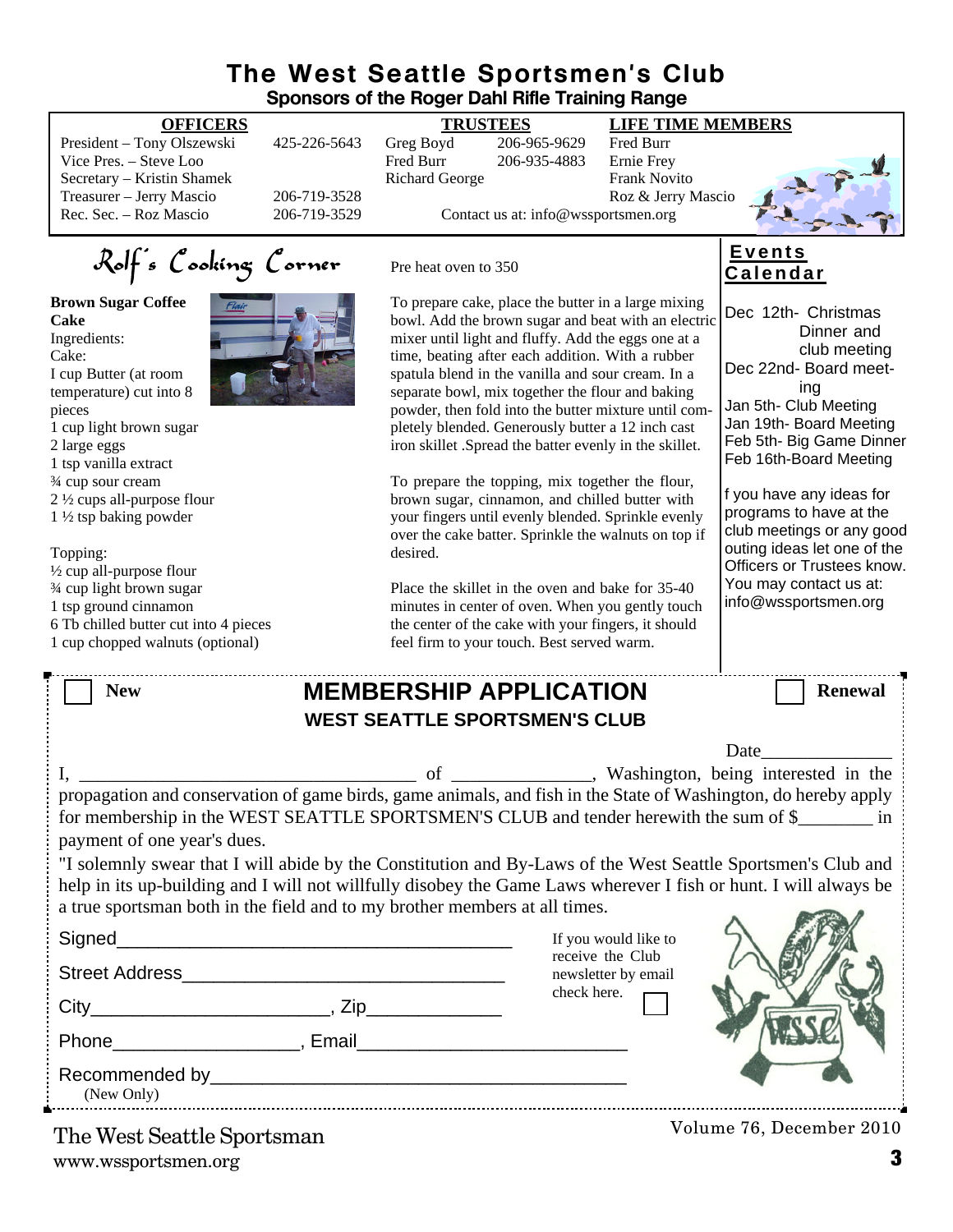### **Stuff For Sale**



**For Sale -** 2 Mobile Homes in Birch Bay Village, one is 2 bedroom, 1 bath, the other is 2 bedroom, 2 baths on nice wooded lots. Amenities include 24 hr security, community beaches, community swimming pool and tennis courts, golf course, marina. Great crabbing, fishing, and clamming. Financing available, \$95,000, \$120,000 call for more details, Jerry 206-719- 3528

**For Sale -** 35 Remington Ammo - 30 plus rounds rescued from garage sale, age unknown, \$5.00. Call Kim 253-850-7380.

**For Sale** - 12 ga C&H shot gun shell reloader includes dies and powder measure call Fred Burr 206-935-4883.

**For Sale** - Club Logo items available; hats \$15.00, shirts and other items available too. We have a



The West Seattle Sportsmen's Club P.O. Box 16258 Seattle, WA 98116

few special 75<sup>th</sup> Anniversary Logo hats available also. Contact Tony at the club meetings, by email at tony@wssportsmen.org or by phone at 425-226-5643.

If you have something you would like to list in this section please send an email to "info@wssportsmen.org" listing the item or items you would like to sell, the price, and your contact information. Put "Stuff For Sale" in the Subject line of your email. Keep in mind that this comes out only once a month. In order to be listed in the coming month's newsletter you will need to have your ad emailed to us no later than the 20<sup>th</sup> of the prior month.....†

*Lead Fishing Tackle from page 2*

- ∙ Amendments to rules for buying and selling of game.
- ∙ Changes to commercial bottomfish, forage fish and shellfish fisheries in Puget Sound designed to protect rockfish populations.
	- ∙ Amendments to rules governing the removal of minerals, wood and artifacts from WDFW lands.

Volume 76, December 2010 4

In other business, the commission is scheduled to take action on two land acquisitions in Okanogan County, and a proposal to simplify the multiple-season permit drawing for big game by conducting a single drawing.

Also during the meeting, the commission is scheduled to hear briefings on several topics, including the recreational albacore tuna fishery, the use of alternative commercial fishing gear on the Columbia River and potential updates to the Columbia River summer chinook salmon management policy.

For a complete agenda, visit the Washington Fish and Wildlife Commission's webpage at http://wdfw.wa.gov/commission/meeti ngs/2010/

**First Class Mail**